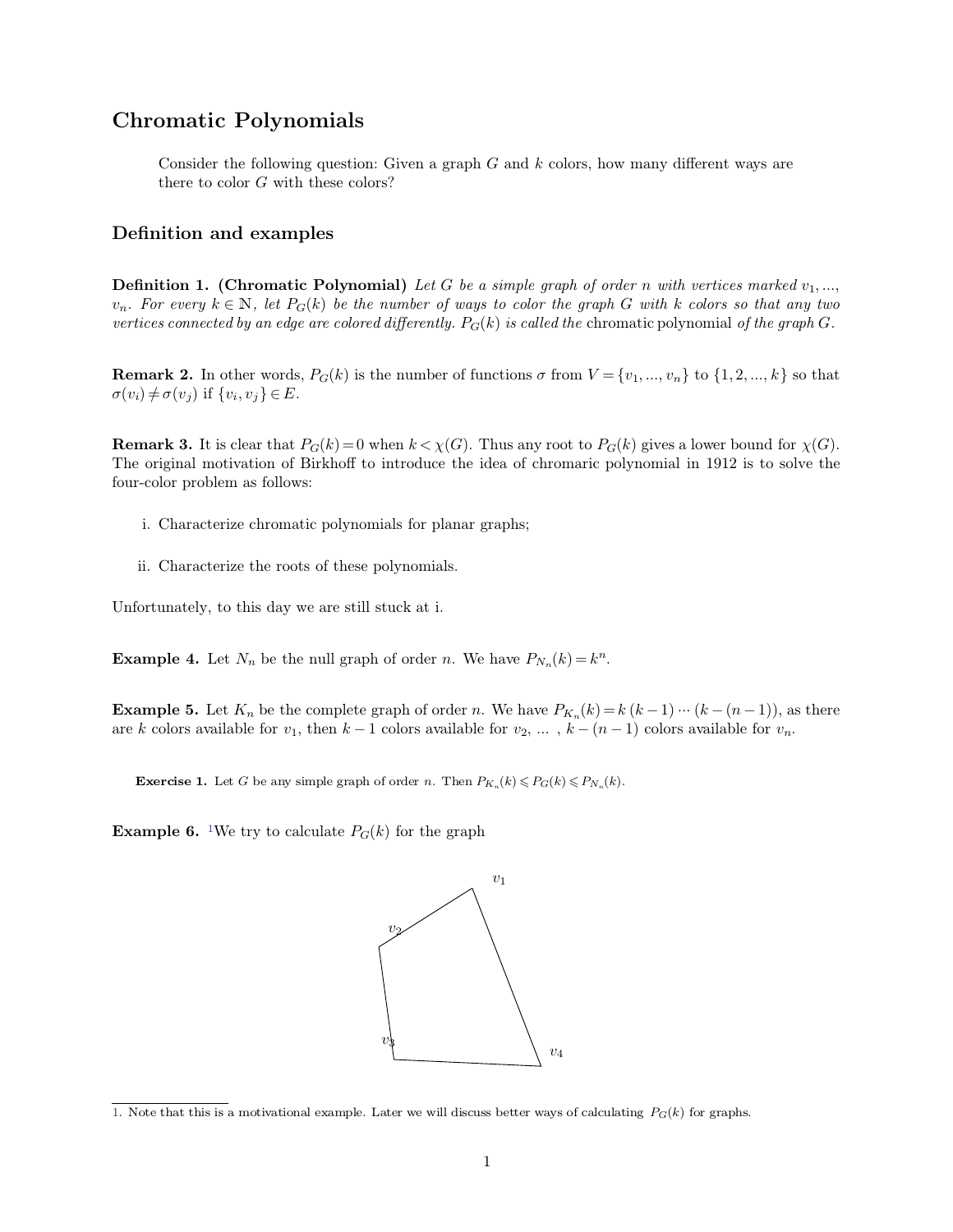First we notice that  $P_G(1) = 0$  and  $P_G(2) = 2$ . In general, for  $k > 2$ , let's assume that one of the colors is red.<br>Then  $P_G(k) = k R(k)$  where  $R(k)$  is the number of ways coloring the graph with  $v_1$  colored red. To calculat First we notice that  $P_G(1) = 0$  and  $P_G(2) = 2$ . In general, for  $k > 2$ , let's assume that one of the colors is red.<br>Then  $P_G(k) = k R(k)$  where  $R(k)$  is the number of ways coloring the graph with  $v_1$  colored red. To calculat First we notice that  $P_G(1) = 0$  and  $P_G(2) = 2$ . In general, for  $k > 2$ , Then  $P_G(k) = k R(k)$  where  $R(k)$  is the number of ways coloring th  $R(k)$ , we divide into two cases (and then apply the sum rule). **st** we notice that  $P_G(1) = 0$  and  $P_G(2) = 2$ . In general, for  $k > 2$ , let's assume that one of the colors is ree<br>en  $P_G(k) = k R(k)$  where  $R(k)$  is the number of ways coloring the graph with  $v_1$  colored red. To calculat<br>k),

- $v_3$  is also colored red. In this case  $v_2$  has  $k-1$  choices and  $v_4$  too. Thus we have  $(k-1)^2$ .
- *v*<sub>3</sub> is also colored red. In this case *v*<sub>3</sub> has *k* − 1 choices and *v*<sub>4</sub> too. Thus we have  $(k 1)^2$ .<br>
 *v*<sub>3</sub> is also colored red. In this case *v*<sub>2</sub> has *k* − 1 choices and *v*<sub>4</sub> too. Thus we have  $(k 1)^2$ .<br>
 we divide into two cases (and then<br>  $v_3$  is also colored red. In this case  $v_3$ <br>
is not colored red. In this case  $v_3$ <br>
we have  $(k-1)(k-2)^2$ . •  $v_3$  is also colored red. In this c<br>
•  $v_3$  is not colored red. In this c<br>
we have  $(k-1)(k-2)^2$ .<br>
Thus overall we have

$$
P_G(k) = k [(k-1)^2 + (k-1)(k-2)^2] = k (k-1) (k^2 - 3k + 3) = k^4 - 4k^3 + 6k^2 - 3k.
$$
 (1)

**Remark 7.** Note that we can become more confident of our calculation of  $P_G(k)$  by checking  $P_G(k)$  for small values of  $k$ :  $P_G(k) = k [(k-1)^2 + (k-1) (k-2)^2] = k (k-1) (k^2 - 3k + 3) = k^4 - 4k^3 + 6k^2 - 3k.$  (1)<br> **Remark 7.** Note that we can become more confident of our calculation of  $P_G(k)$  by checking  $P_G(k)$  for<br>
small values of k:<br>  $P_G(0) = 0;$   $P_G(1) = 1;$ 

$$
P_G(0) = 0; \t P_G(1) = 1; \t P_G(2) = 2.
$$
\t(2)

## **Properties**

**Theorem 8.** (Deletion-Contraction) *Let*  $G = (V, E)$  *be a simple graph. Let*  $e = \{a, b\} \in E$ *. Let*  $G_D$  *be the graph obtained from G by deleting the edge e, and let*  $G_C$  *be the graph obtained from G by i* **Theorem 8. (Deletion-Contraction)** Let  $G = (V, E)$  be a simple graph. Let  $e = \{a, b\} \in E$ . Let  $G_D$  be the graph obtained from *G* by deleting the edge *e*, and let  $G_C$  be the graph obtained from *G* by identifying the two **Theorem 8. (Deletion-Contr**<br>*the graph obtained from G by deletion-contrage a, b<sup>2</sup>. Then*  $p_G(k) = P_{G_D}(k) - P_{G_C}(k)$  <br> **Proof.** It is clear that  $P_G(k) = P_{G_D}(k) - N(k)$  where

$$
P_G(k) = P_{G_D}(k) - P_{G_C}(k). \tag{3}
$$

**Proof.** It is clear that  $P_G(k) = P_{G_D}(k)$ .<br>  $N(k) :=$  Number of ways coloring<br>
It is now clear that  $N(k) = P_{G_C}(k)$ .

<span id="page-1-0"></span>*N*(*k*):=  $P_{G_E}(k) = P_{G_D}(k) - P_{G_C}(k)$ . (3)<br> *N*(*k*):= Number of ways coloring *G* with *k* colors such that *a*, *b* are colored the same. (4)

$$
N(k) :=
$$
Number of ways coloring *G* with *k* colors such that *a*, *b* are colored the same. (4)  
It is now clear that  $N(k) = P_{G_C}(k)$ .  $\square$   
**Example 9.** We calculate  $P_G(k)$  for the graph



through deletion-contraction. Take the edge  $\{v_1, v_3\}$ . It is easy to see that  $G_D$  is a chain, and  $G_C$  can be represented as a square cycle. through deletion-contraction. Take<br>represented as a square cycle. through deletion-contraction. Take the edge  $\{v_1, v_3\}$ . It is easy to see that  $G_D$  is a chain, and  $G_C$  can be represented as a square cycle.<br>2. or "merging"  $a, b$ . Thus the edge  $e$  disappears. Also if both  $\{c, a\}, \$ 

represented as a square cycle.<br>  $\frac{1}{2}$ . or "merging" *a*, *b*. Thus the edge *e* disappears. Also if both  $\{c, a\}$ ,  $\{c, b\} \in E$ , then the two edges also "merge" into one edge in the graph  $G_C$ .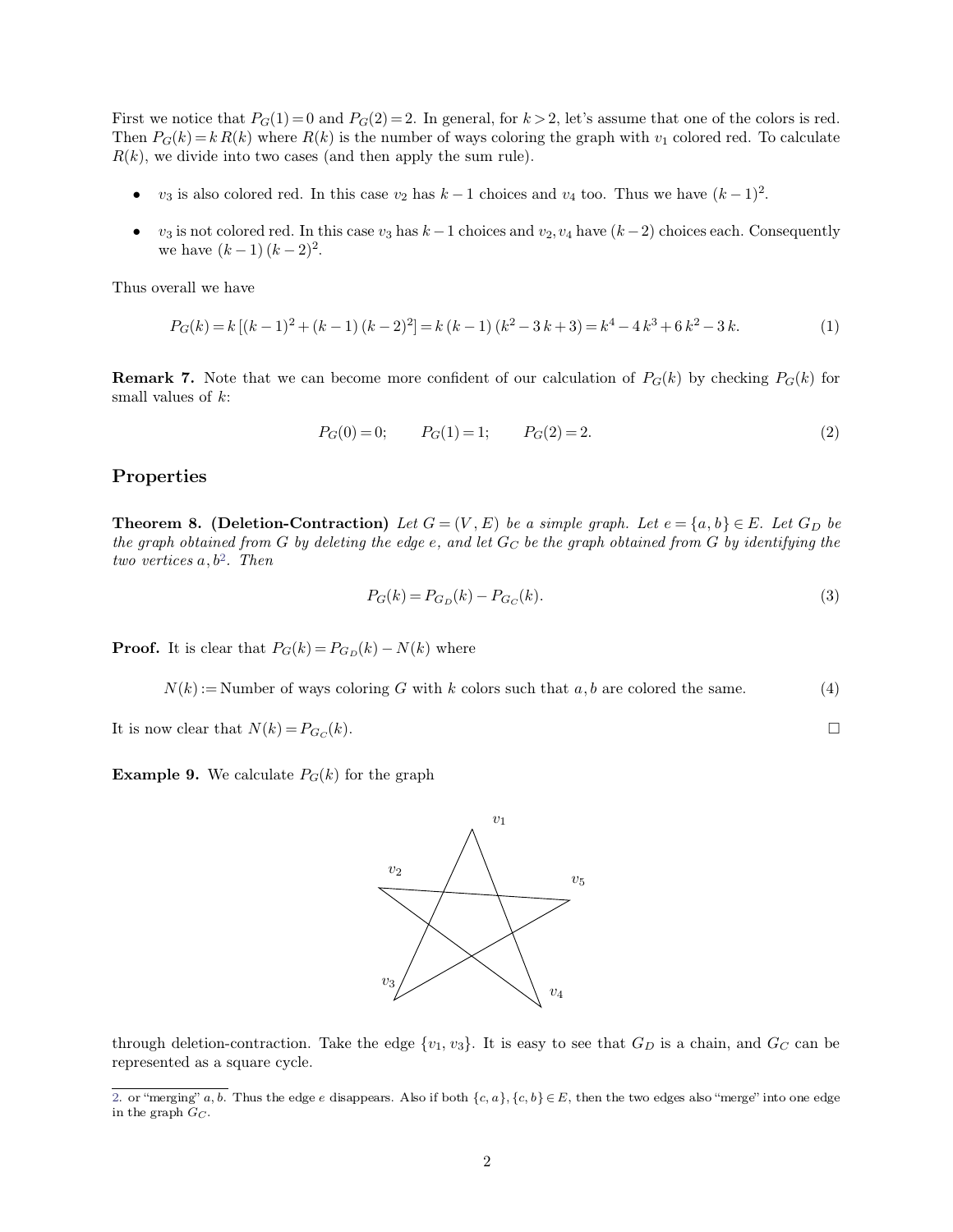

<span id="page-2-0"></span>
$$
P_{G_D}(k) = k (k-1)^4.
$$
\n(5)

It is easy to see that  $\overline{O}$  On the other hand, we have On the other hand, we have  $P_{G_C}(k)\!=\!$  Thus we have

$$
P_{G_D}(k) = k (k - 1)^4.
$$
\n(5)

\n
$$
P_{G_C}(k) = k [(k - 1)^2 + (k - 1)(k - 2)^2] = k (k - 1) (k^2 - 3k + 3).
$$
\n(6)

\n
$$
P_G(k) = P_{G_D}(k) - P_{G_C}(k) = k^5 - 5k^4 + 10k^3 - 10k^2 + 4k.
$$
\n(7)

$$
P_G(k) = P_{G_D}(k) - P_{G_C}(k) = k^5 - 5k^4 + 10k^3 - 10k^2 + 4k.
$$
\n(7)  
\n**Exercise 2.** Prove that the cycle with length *n* has  $P_{C_n}(k) = (k-1)^n + (-1)^n (k-1)$ . (Hint:<sup>3</sup>)

**Exercise 2.** Prove that the cycle with length *n* has  $P_{C_n}(k) = (k-1)^n + (-1)^n (k-1)$ . (Hint:<sup>3</sup>)<br>**Exercise 3.** Let  $W_n$  be the *wheel* of *n* + 1 vertices, that is a cycle of *n* vertices with the *n* + 1-th vertex connected **Exercise 2.** Prove the **Exercise 3.** Let  $W_n$  all. Find  $P_{W_n}(k)$ . all. Find  $P_{W_n}(k)$ . **Exercise 3.** Let  $W_n$  be the *wheel* of  $n + 1$  vertices, that is a all. Find  $P_{W_n}(k)$ .<br>**Exercise 4.** Calculate  $P_G(k)$  for the following graphs.



<span id="page-2-1"></span>Answer: <sup>4</sup>

**Theorem. (The Two-Pieces Theorem)** Let the vertex set of G be partitioned into disjoint sets  $V_1$ ,  $V_2$  such that no edges in G joins a vertex in  $V_1$  to a vertex in  $V_2$ . Let  $G_1$ ,  $G_2$  be the subgraphs generated **Theorem.** (The Two-Pieces Theorem) Let the vertex set of G be partitioned into a such that no edges in G joins a vertex in  $V_1$  to a vertex in  $V_2$ . Let  $G_1, G_2$  be the subgrap and  $V_2$  respectively. Then  $P_G(k) = P_{G_1$ 

with degree  $n$ <br> $x^4 + 6k^3 - 4k^2 +$ 

[3.](#page-2-0) Induction.

[<sup>4.</sup>](#page-2-1)  $G_1: k^5 - 10k^4 + 35k^3 - 50k^2 + 24k$ ;  $G_2: k^5 - 4k^4 + 6k^3 - 4k^2 + k$ ;  $G_3: k^5 - 8k^4 + 24k^3 - 31k^2 + 14k$ .